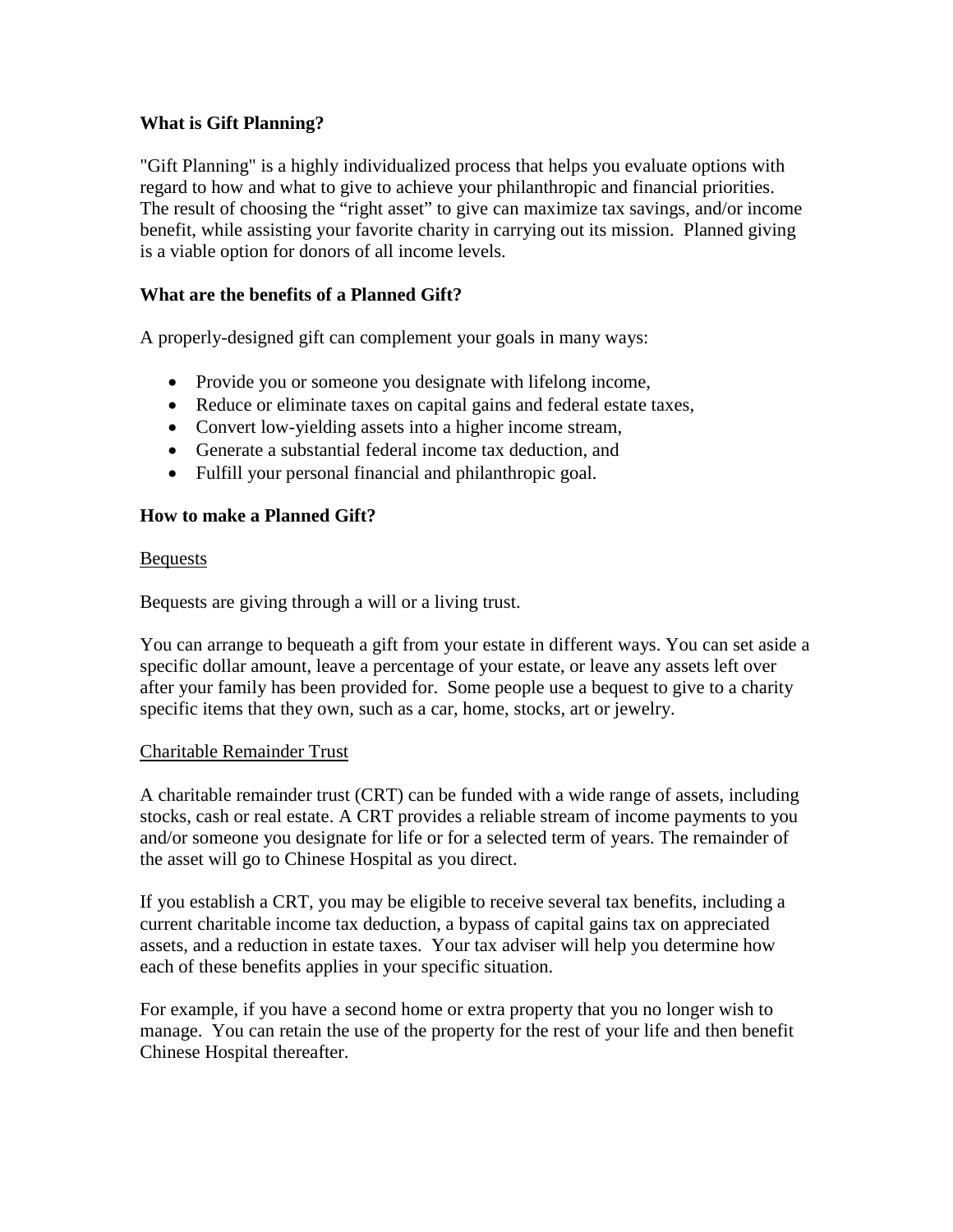### Charitable Lead Trust

When you create a Charitable Lead Trust (CLT) in favor of Chinese Hospital, the CLT makes regular payments to Chinese Hospital now. When the trust terminates, the entire principal is returned to you or to your family.

Our income interest further reduces the taxable value of the trust assets when they pass to your family. This feature makes the CLT especially useful if you are holding assets likely to appreciate significantly before they are transferred to the next generation.

#### Life Insurance

A life insurance policy provides a relatively inexpensive way to ensure financial support for spouses, children or other dependents when we die. But when an existing policy is no longer needed in whole or in part to satisfy its original purpose (the children are grown, the spouse is well provided for), the policy can be an ideal asset to fund a charitable gift larger than anything you might be able to fund during your lifetime.

You may either name Chinese Hospital as a beneficiary of your policy, or transfer the ownership of the policy to Chinese Hospital as well as designating it as its beneficiary.

## Retirement Plan Donation

You may consider using retirement-plan benefits, such as a  $401(k)$ ,  $403(b)$ , IRA, or Keogh, to make a significant gift that will support Chinese Hospital. And because of the severe tax treatment of retirement-plan benefits, the cost of your gift to your estate and heirs is often relatively small.

Income taxes on retirement-plan benefits are deferred but not avoided. That means that, when these assets are withdrawn during retirement, they are subject to income tax.

In addition, retirement-plan benefits left to children, grandchildren, and other beneficiaries at the death of the account owner are subject to both income tax and estate tax. The liability of the combined taxes can be substantial leaving only a much smaller portion of the hard-earned assets to the beneficiary.

## IRA Charitable Rollover (NEW LEGISLATION)

There's good news for individuals aged 70½ or older with individual retirement accounts. If you are required to receive minimum distributions from your IRA and you do not need the money for personal use, consider transferring a certain amount, up to \$100,000 per year in 2008 and 2009, from your IRA directly to Chinese Hospital and avoid paying income tax on the transfer.

## Contribution through Donor Advised Funds